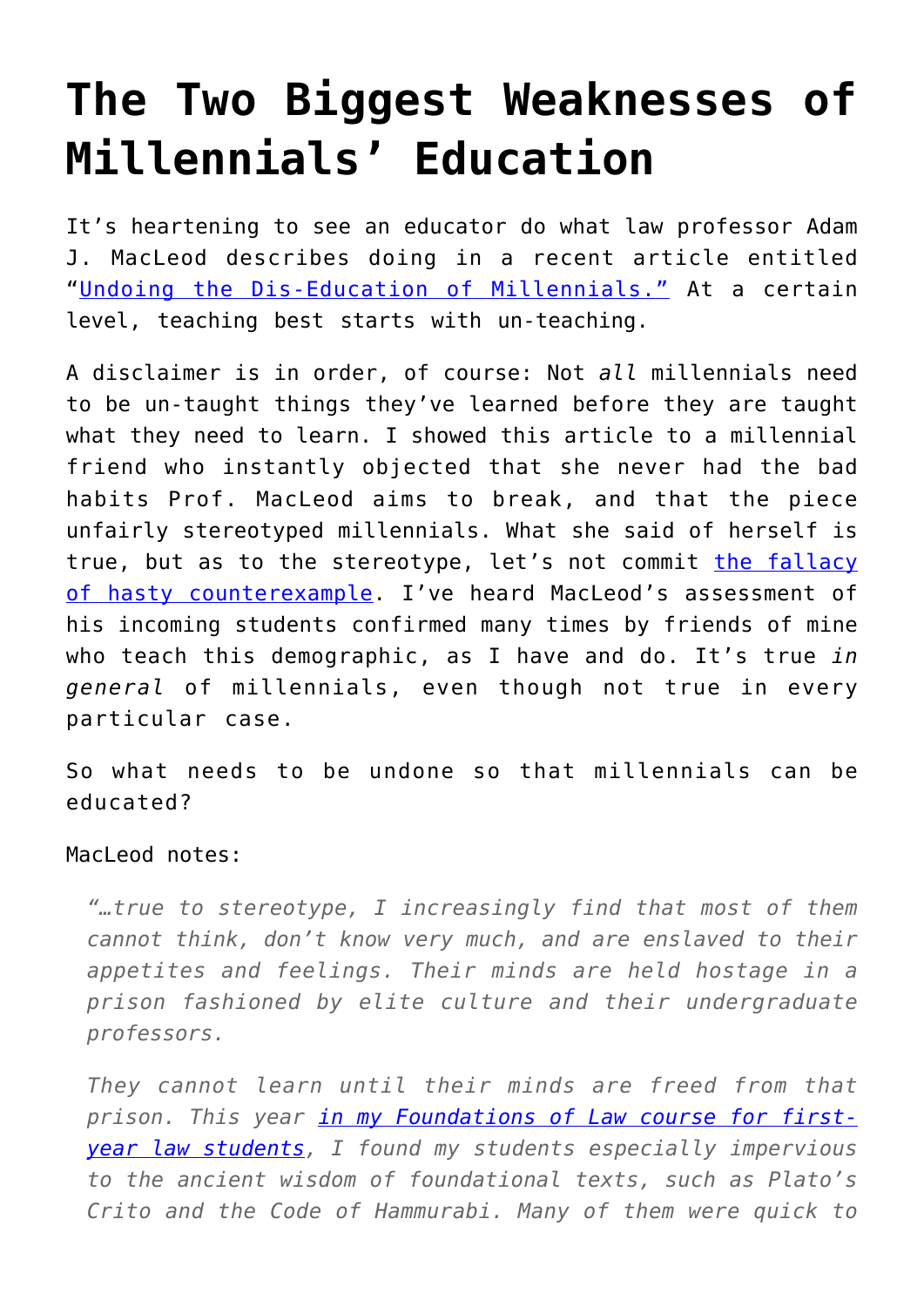*dismiss unfamiliar ideas as 'classist' and 'racist,' and thus unable to engage with those ideas on the merits. So, a couple of weeks into the semester, I decided to lay down some ground rules."*

[The rules](https://www.intellectualtakeout.org/article/professor-makes-students-cluck-chicken-when-beginning-statement-i-feel) are amusing and appear to have been effective. By all means read about them and follow them yourselves.

Here I want to focus on the two main errors that millennials inherit from their college dis-education, and that MacLeod strives earnestly to combat.

The first is "chronological snobbery." To wit, "…moral knowledge progresses inevitably, such that later generations are morally and intellectually superior to earlier generations, and that the older the source the more morally suspect that source is." Few people actually admit to believing that, but many make moral judgments that tacitly assume its truth. It's just false, at least as a general proposition.

The second is more strictly philosophical: "…you have been taught to resort to two moral values above all others, diversity and equality. These are important values if properly understood. But the way most of you have been taught to understand them makes you irrational, unreasoning. For you have been taught that we must have as much diversity as possible and that equality means that everyone must be made equal."

Two things are wrong with what millennials have been taught on diversity and equality: it's incoherent, and it reflects an unrealistic understanding of how values interrelate.

It's incoherent because the more diversity there is among people, the less equality, and vice versa. Different people have different strengths and weaknesses, so that the larger the variations among a given population, the more unlike each